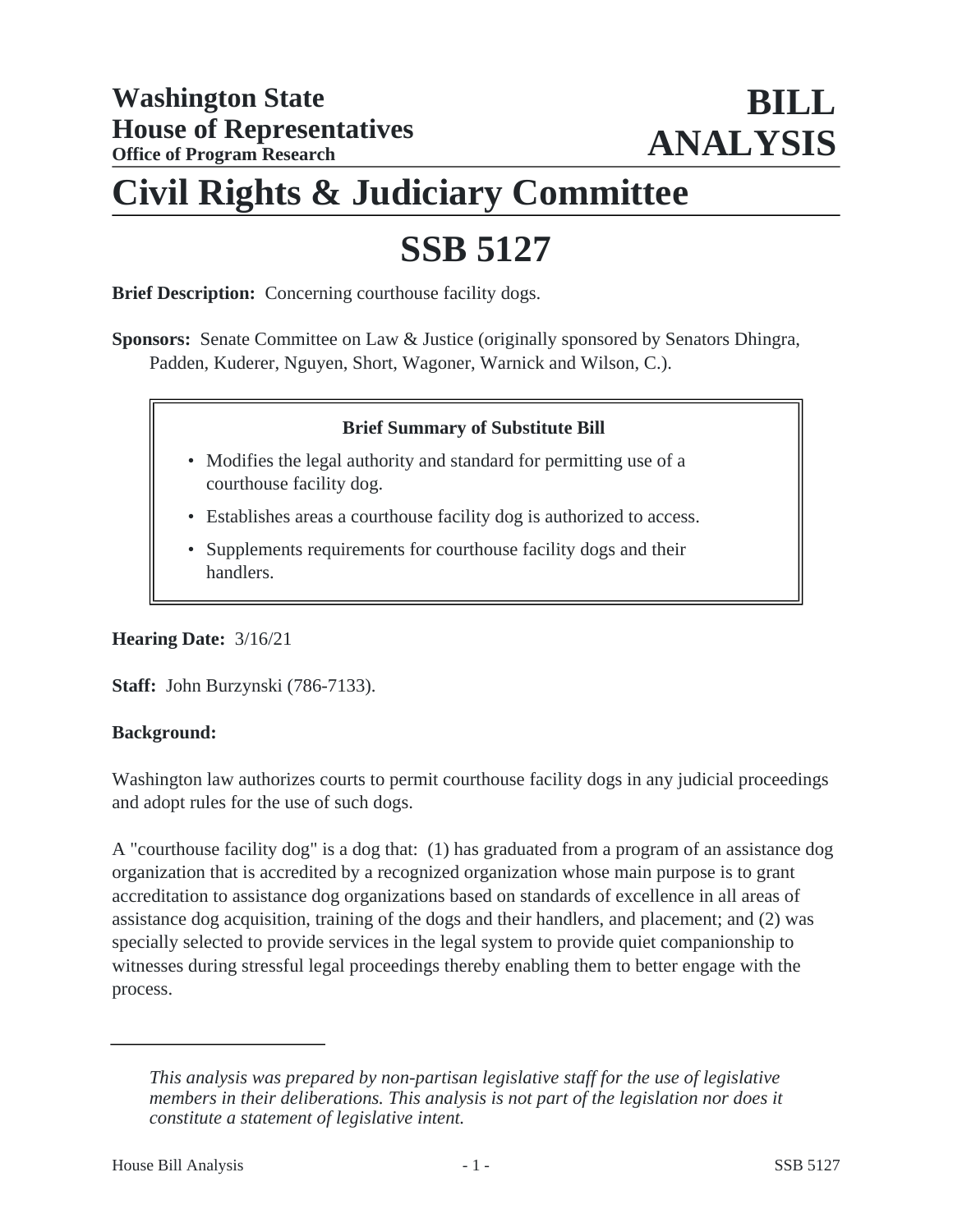Courts with an available courthouse facility dog must allow a witness under age 18, or who has a developmental disability, to be accompanied by a courthouse facility dog. Courts may allow any other witness to be accompanied by a courthouse facility dog.

A party desiring the assistance of a courthouse facility dog must file a motion setting out: (1) the credentials of the dog; (2) that the dog is adequately insured; (3) that a relationship has been established between the witness and the dog in anticipation of testimony; and (4) reasons why the dog is necessary to facilitate the witness's testimony.

Upon a finding that the presence of a courthouse facility dog is necessary to facilitate a witness's testimony, the witness must be afforded the opportunity to have a courthouse facility dog accompany the witness while testifying, if a courthouse facility dog and certified handler are available within the jurisdiction of the court in which the proceeding is held.

A certified handler must be present in the courtroom with the courthouse facility dog. A "certified handler" is a person who (1) was trained to handle the courthouse facility dog by the assistance dog organization that placed the dog, and (2) is a professional working in the legal system who is knowledgeable about its practices.

Washington law provides the courthouse facility dog should be trained to accompany the witness to the stand without being attached to the certified handler by a leash and lie on the floor out of view of the jury while the witness testifies.

In a jury trial, during the course of jury selection and with the court's approval, either party may question prospective jurors on whether the presence of a courthouse facility dog would create undue sympathy or prejudice. To the extent possible, the court must ensure the jury cannot observe the courthouse facility dog prior to, during, or after witness testimony. On request, the court must provide a jury instruction designed to prevent any prejudice from the presence of the courthouse facility dog.

#### **Summary of Substitute Bill:**

#### Legal Authority and Standard.

Courts are authorized to exercise discretion in permitting a courthouse facility dog to be used in any judicial proceeding, but must continue to allow a witness who is under age 18, or who has a developmental disability, to use a courthouse facility dog if the courthouse has one available.

A motion for a court to permit the use of a courthouse facility dog must set out the reasons why the courthouse facility dog would help reduce the witness's anxiety and elicit the witness's testimony.

When the court finds the circumstances warrant the presence of a courthouse facility dog, the court must state the basis for its decision on the record.